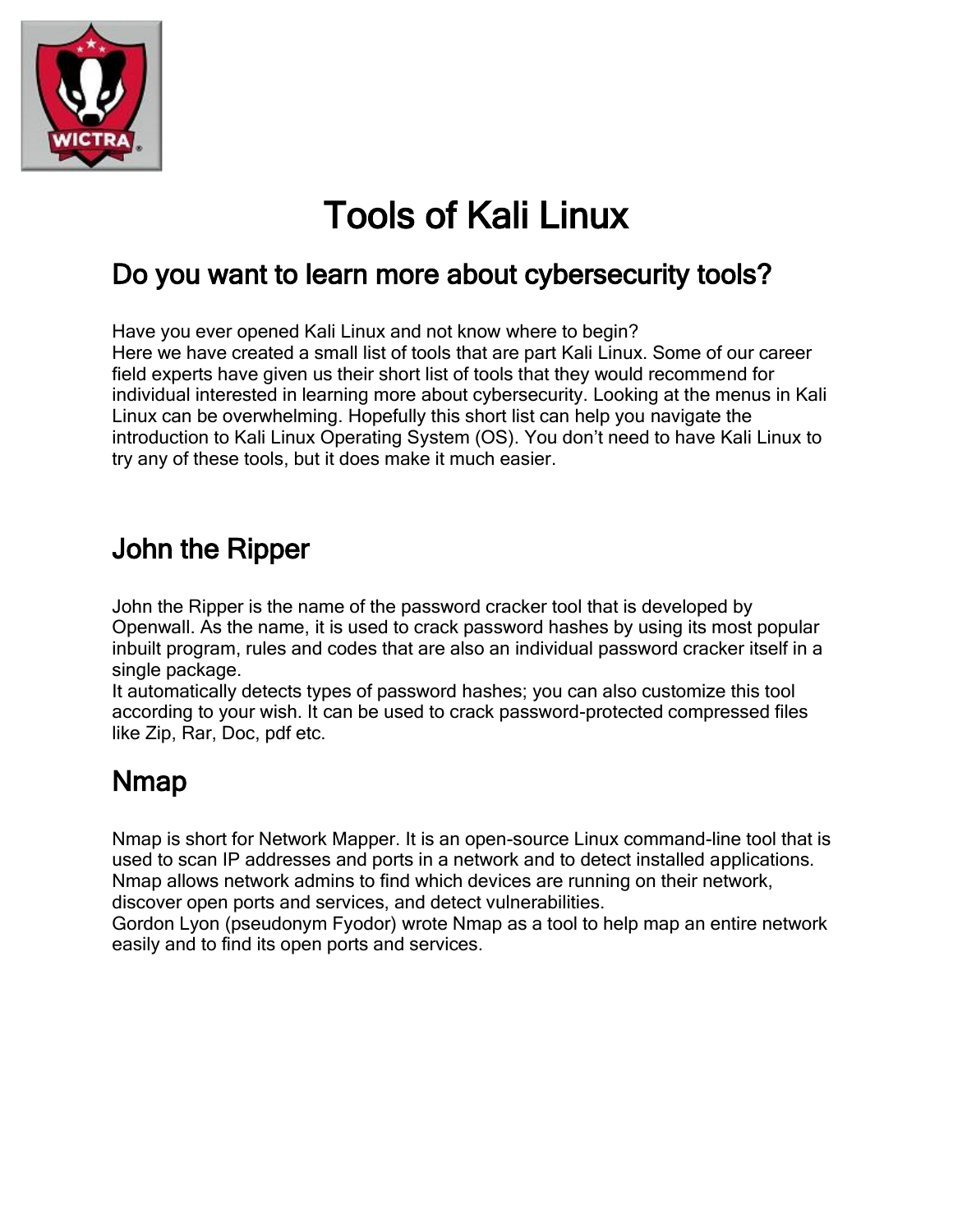

# Nmap Scripting Engine (NSE)

The Nmap Scripting Engine (NSE) is one of Nmap's most powerful and flexible features. It allows users to write (and share) simple scripts (using the Lua programming language) to automate a wide variety of networking tasks. Those scripts are executed in parallel with the speed and efficiency you expect from Nmap. Users can rely on the growing and diverse set of scripts distributed with Nmap, or write their own to meet custom needs.

### **Wireshark**

Wireshark is the world's foremost and widely-used network protocol analyzer. It lets you see what's happening on your network at a microscopic level and is the de facto (and often de jure) standard across many commercial and non-profit enterprises, government agencies, and educational institutions. Wireshark development thrives thanks to the volunteer contributions of networking experts around the globe and is the continuation of a project started by Gerald Combs in 1998.

#### **Metasploit**

Metasploit is one of the best penetration testing frameworks that help a business find out and shore up vulnerabilities in their systems before exploitation by hackers. To put it simply, Metasploit allows hacking with permission.

Metasploit was conceived and developed by H D Moore in October 2003 as a Perlbased portable network tool for the creation and development of exploits. By 2007, the framework was entirely rewritten in Ruby. In 2009, Rapid7 acquired the Metasploit project, and the framework gained popularity as an emerging information security tool to test the vulnerability of computer systems. Metasploit 4.0 was released in August 2011 and includes tools that discover software vulnerabilities besides exploits for known bugs.

## Armitage

Armitage is a fantastic Java-based GUI front-end for the Metasploit Framework developed by Raphael Mudge. Its goal is to help security professionals better understand hacking and help them realize the power and potential of Metasploit.